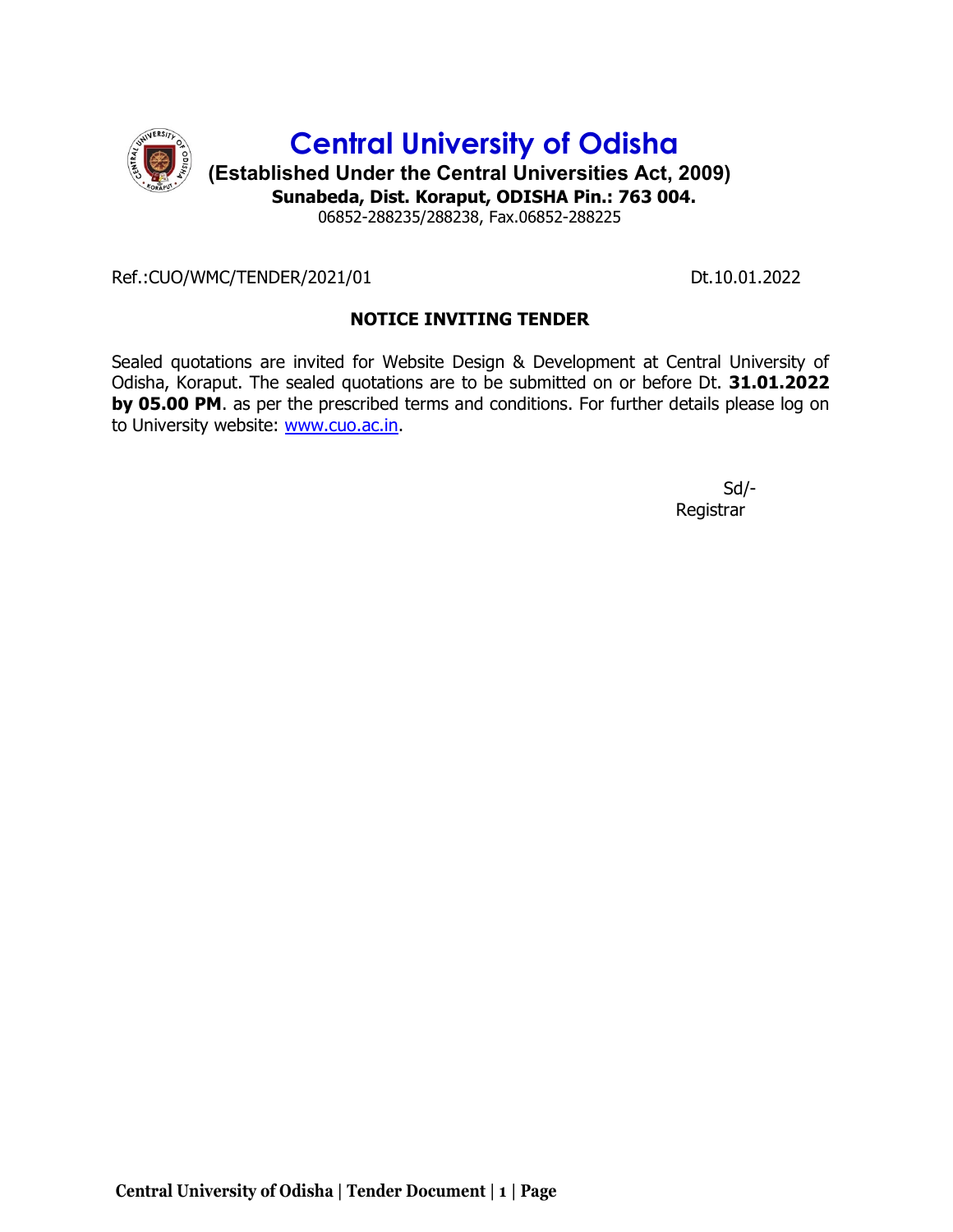# Website Design & Development Tender Document

| <b>Commencement of Application</b>                                                                                                        | January 10, 2022                                                                                               |
|-------------------------------------------------------------------------------------------------------------------------------------------|----------------------------------------------------------------------------------------------------------------|
| <b>Last Date &amp; Time of Submission</b>                                                                                                 | 5:00 PM, January 31, 2022                                                                                      |
| Date & Time of Opening                                                                                                                    | <b>February 01, 2022</b>                                                                                       |
| Tender Paper cost (non-refundable)<br>in form of Demand Draft (In favour<br>of CENTRAL UNIVERSITY OF<br><b>ODISHA</b> payable at Koraput) | Rs. 500/-                                                                                                      |
| Address and place of Submission of<br>Tender                                                                                              | Registrar,<br>Central University of Odisha<br>P.O. NAD Sunabeda<br>Dist. Koraput - 763004                      |
| <b>Tender Document Delivery Mode</b>                                                                                                      | Hard Copy (By Speed Post only)                                                                                 |
| <b>Contact Person at CUO</b><br>(for clarification with queries during<br>the process of tender submission)                               | Sh. Sibaram Patra<br>Section Officer (Administration)<br>Email ID: srpatra@cuo.ac.in<br>Mobile No: 09437590798 |

Note: The University reserves the right to change / revised the date of opening the tender. In such case, the information will be displayed on university's website www.cuo.ac.in.

- 1. Sealed Tender under the two-bid system (Technical bid and Price bid) are invited from registered firms in India, with at least 3years of experience in the design, development and maintenance of academic institutes/university, government bodies and established corporate and MNC. Both 'Technical Bid' as well as 'Price Bid' are expected to be submitted in conjunction with the same date of receipt. The stipulation that the price bids will be opened only after the technical evaluation of all the offers is done.
- 2. Target Audience of Website: The main audience of our website would be
	- i) The prospective students and their family members These are the people who are the aspiring students and their family members.
	- ii) Companies interested in hiring our students (Recruiters) We would like to use our website to attract the big recruiters in the management field. Through our website, we would like to attract the companies to come for campus hiring.
	- iii) Current students/ faculty/ staff of the Institute They would be getting all their day-today needs met for their study/ teaching/ courses/ schedule/ fees.
	- iv) General visitors These surfers would be looking at the course curriculum and research happening at Central University of Odisha. We need to show case all our achievements in teaching and research and all the activities that are going on in the university.
	- v) Prospective employees (Faculty/Staff) To attract faculty and staff that would form the back bone of our university.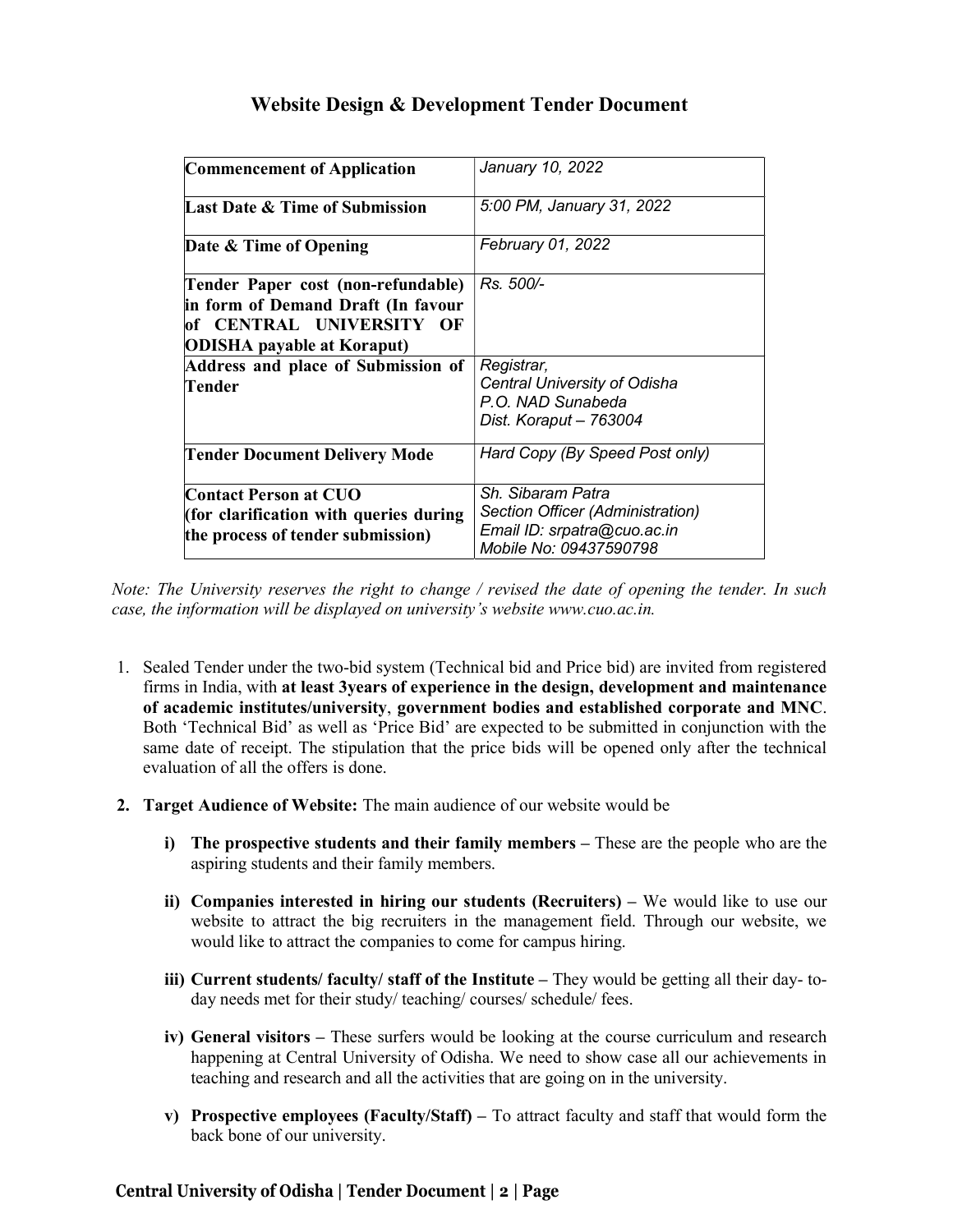#### 3. Current Website

Our current website URL is http://cuo.ac.in. It is a basic website that was developed to satisfy the initial requirements for the institute. However, we are in the growing phase now and we want to make our brand look attractive. So, from having the basic needs met through the website, we are pushing ourselves in the extravaganza mode making brand Central University of Odisha looks gorgeous and striking to all.

#### 4. New Website Functionality Requirements

The website will be based on a Web Content Management System (Open Source WCMS are preferred). The website should have the following features -

- i) Web Content Management System: We would like to have an easy-to-use web content management system (WCMS) for our website which can be maintained effortlessly and can be learnt easily by users. All the pages including home page must be editable. The content management system should provide an easy User Interface functionality to create event photo gallery, video gallery and it should have Menu Management i.e. Ability to add, move, delete, modify menus on the site.
- ii) Technology: The new website should use Web 3.0 based tools and open-source software like LAMP architecture, Java script /J Query, HTML5, CSS3, Open LDAP etc. Following are the advised open-source technologies to be used

| Server Side Scripting      |                   | PHP / Java etc.                          |
|----------------------------|-------------------|------------------------------------------|
| Con. Mgmt. System          |                   | Wordpress / Joomla / Drupal etc.         |
| Server Side Database       | $\mathcal{L}$     | MySQL / PostgreSQL etc.                  |
| O.S Platform for hosting   | $\sim$ 100 $\sim$ | Linux / Windows                          |
| Any Other Add-On Feature : |                   | Only open-source tools will be preferred |

- iii) Single Sign-On: The website should support Single Sign-On so that future automations like Recruitments Portal / Placements Portal /Academic Information System etc can be easily integrated into the website.
- iv) Bilingual language support: It should provide bilingual language support-Hindi and English
- v) Security of Website: The website should allow secured socket layer. The website shall be security audited according to OWASP (Open Web application Security Project) application security verification standard. The Vendor needs to take care of all security, malware attacks, routine updates of plugins, routine backups etc.
- vi) Navigation: The navigation system for the website should be intuitive such that people can easily find the required stuff from the website.
- vii) Clean and focused design: Our website must be visually appealing, polished and professional. There should be good use of color. It should have easily readable text, meaningful graphics, quality photography and simplicity in design.
- viii) Professional Branding: Provide attractive branding to the institute through the website. A site must be visually appealing, polished and professional.
- ix) Content: Along with style, our website must have substance and complete information.
- x) Functionality: Each component of our site should work quickly and correctly. It should be kept simple and well organized. It should have fast-loading pages, minimal scroll,

## Central University of Odisha | Tender Document | 3 | Page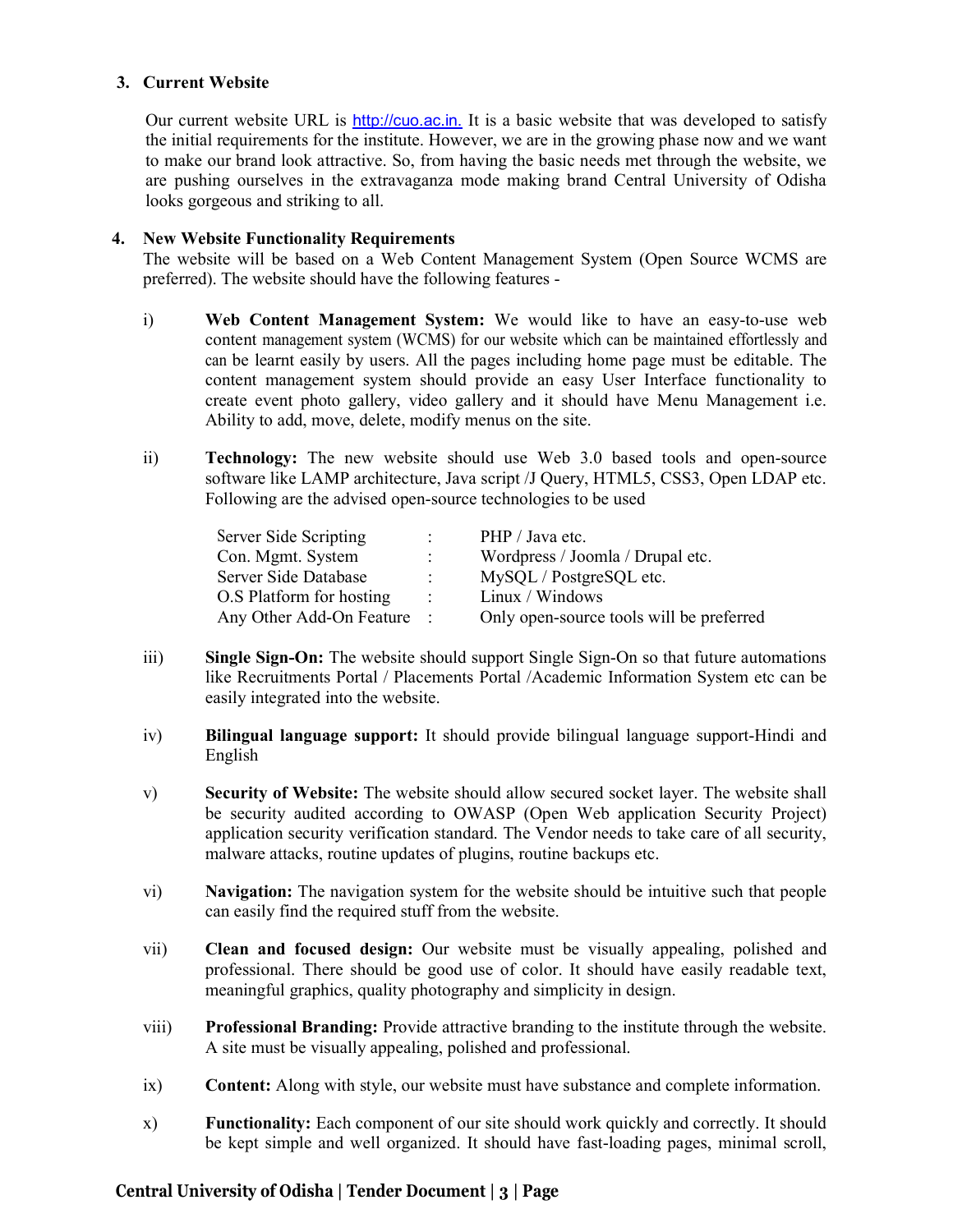consistent layout, prominent and logical navigation and descriptive link text.

- xi) Cross-platform/browser compatibility: The website should work for all the different kind of browsers and their different versions. It should not break or look different across the different platforms. Website should be responsive and should work perfectly and seamlessly on all devices.
- xii) Screen Resolution: The screen resolution of the website should be high enough so that the content looks attractive and easily readable.
- xiii) Search Engine Optimized (SEO): The website should be optimized for the search engine so that it is appearing high in the search results.
- xiv) Mobile website: The website should be working well when opened from the mobile devices and should look attractive in mobile too as many users are using mobile devices to browse through the websites.
- xv) Payment Gateway: Website should be enabled to microsite (Admission, PGP, MDP etc) with payment gateway.
- xvi) Good search feature: The website should have good search feature. All the content should be easily searchable from the website itself.
- xvii) Interaction with administrative team at CUO: New website design should be approved on the development version and should involve multiple iterations with the CUO Admin/Website Management Committee.
- xviii) Good Error Handling: It should be able to handle failure scenarios well like content not found, link redirection etc.
- xix) Import of content: All applicable content should be imported from current website.
- xx) Web Content Accessibility: Website should follow Web Content Accessibility Guidelines (WCAG) as per GOI guidelines (GIGW), refer http://guidelines.gov.in/ and certified by the Standardization Testing and Quality Certification (STQC), refer http://meity.gov.in, can be social media enabled.
- xxi) Performance Optimization: Back end performance optimization like DB structure, query optimization to be done to enhance user experience in term so fast load times and good mobile experience.
- xxii) Deployment and Hosting: Vendor shall deploy the website on CUO Servers or on a designated site in the cloud and shall ensure Go-Live readiness in all aspects. The website should be a multisite website hosted on VPS cloud. Also the website should be scalable as and when notified by the CUO.
- xxiii) Loading time: Loading time of the Website should be minimum.
- xxiv) Visitor count and Google analytics: The Website will have the visitor count, Google analytics.
- xxv) **Training of the CUO IT Staff:** Vendor will provide training (face-to-face or through remote web conference) to CUO IT Staff for the deployment and day-to-day administration of the website. Training should be free of cost.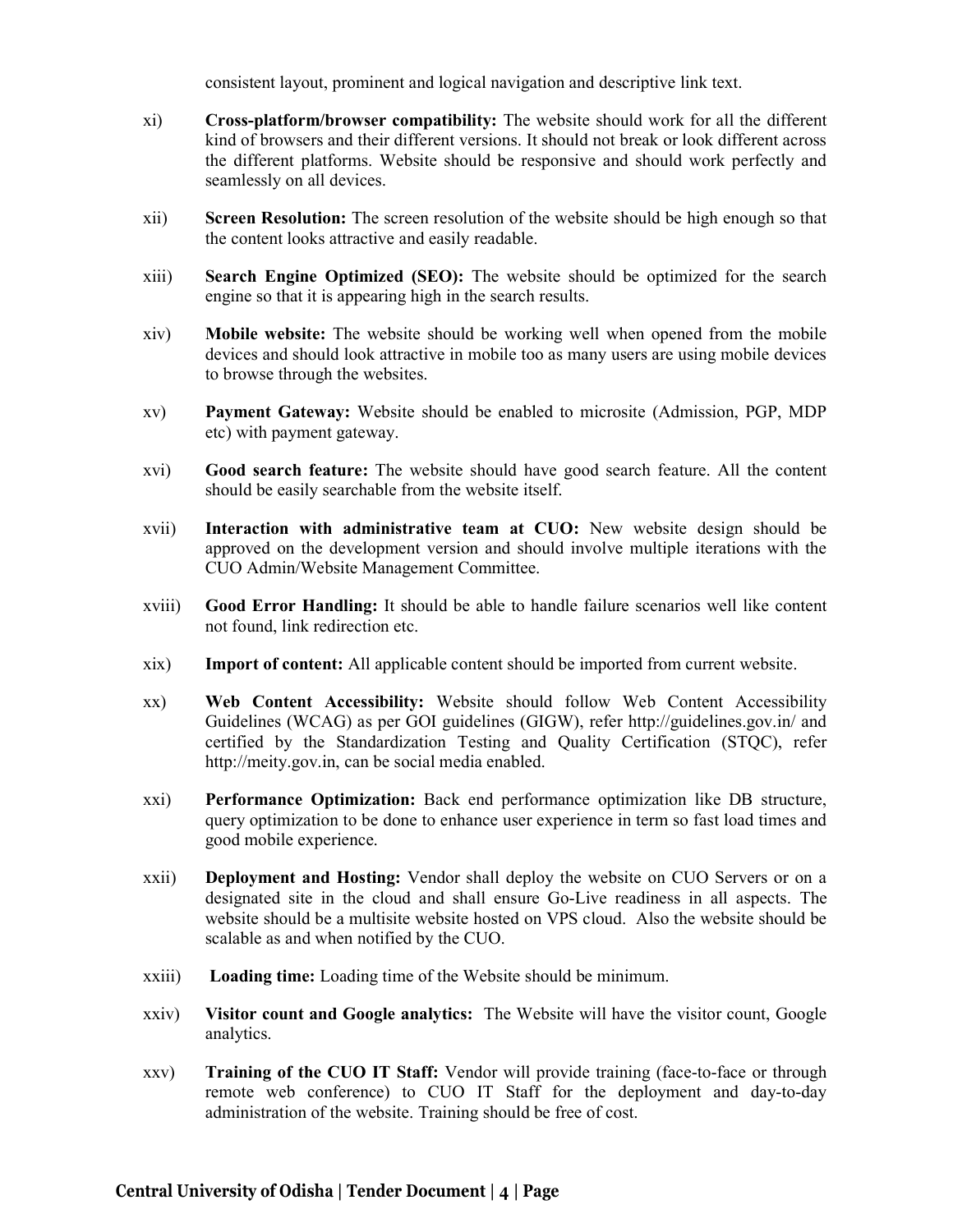- xxvi) Testing: All types of post-development testing to be performed by the vendor (like Beta testing, Load testing, User Acceptance Testing, etc)
- xxvii) Social media integration: The website should have good social media integration (share buttons, follow buttons, etc.)
- xxviii) Copyright and Property: Designed, technical documents and source code is the property of Central University of Odisha. Hence, the vendor is expected to submit all the required documents/media post go live and after implementation.
- xxix) Non Disclosure Agreement (NDA): The Vendor shall be required to sign the Non Disclosure Agreement (NDA) with Central University of Odisha.
- xxx) End to End Commissioning of the Website: End to End Commissioning of the Website will include Mockup Design, Development, Testing, Pre-launch, Go-Live and Training, Maintenance and Support consecutively for three years.

#### 5. Site Map of CUO (Tentative)

#### Home

- Layout of the Home Page needs to be attractive and eye catching with pictures of campus
	- o About
		- Welcome to CUO
		- Vice-Chancellor'sMessage
		- Court
		- Executive Council
		- Academic Council
		- Finance Committee
		- Our Mission, Core Values and Culture
		- Ranking and Accreditation
		- Alumni
		- Social Responsibility
		- Infrastructure
		- Library
		- Our Logo
		- Our History
		- About Koraput district
	- o Study @ CUO
		- Schools and Departments
			- SCHOOL OF LANGUAGES
				- Department of English Language and Literature (DELL)
				- Department of Odia Language and Literature (DOLL)
				- Department of Hindi (DH)
				- Department of Sanskrit (DSKT)
			- SCHOOL OF SOCIAL SCIENCES
				- Department of Anthropology (DA)
				- Department of Sociology (DS)
				- Department of Economics (DE)
			- SCHOOL OF EDUCATION & EDUCATION TECHNOLOGY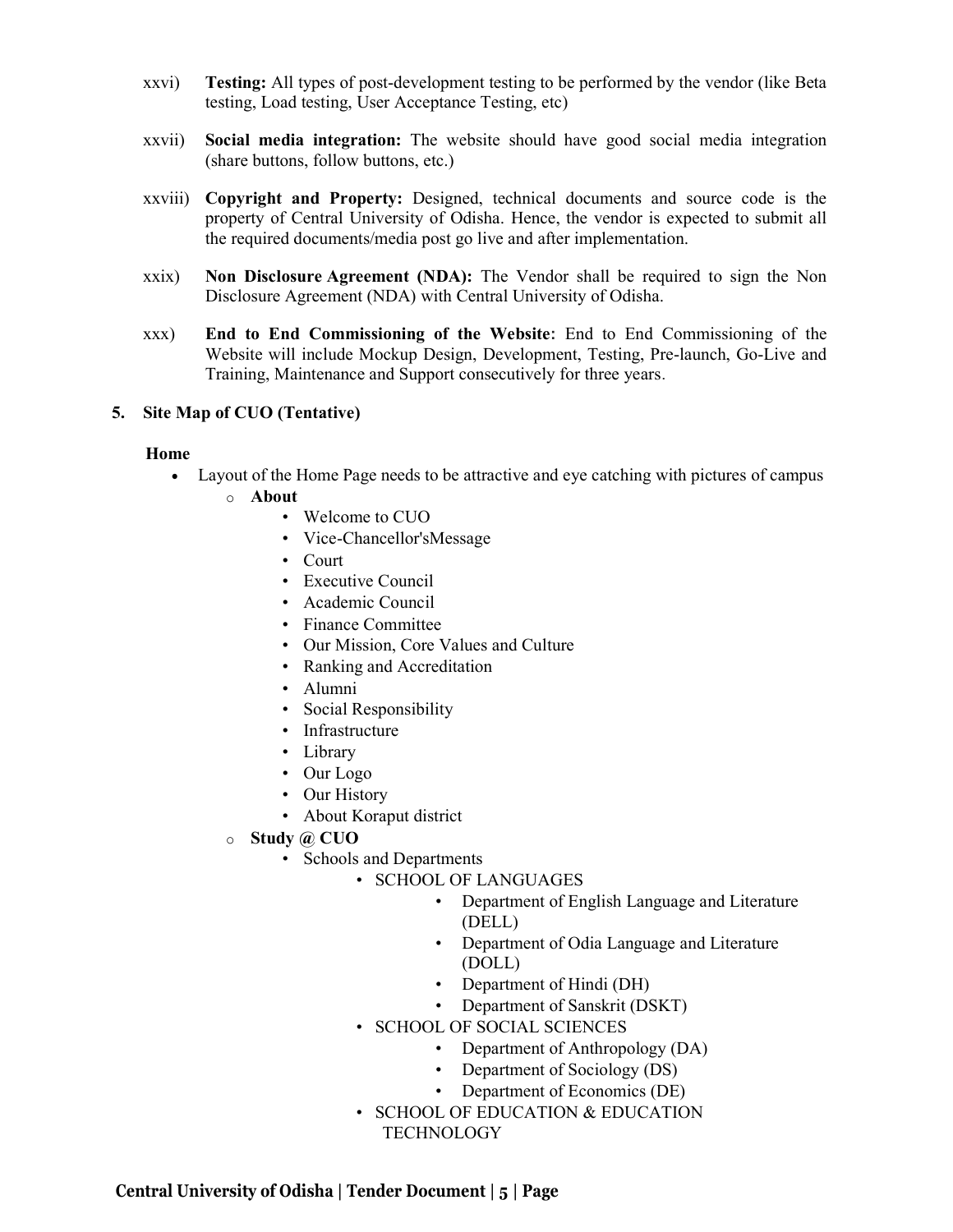- Department of Journalism & Mass Communication (DJMC)
- Department of Education (DEDN)
- SCHOOL OF BASIC SCIENCES & INFORMATION **SCIENCES** 
	- Department of Mathematics (DM)
	- Department of Computer Science (DCS)
- SCHOOL OF BIODIVERSITY & CONSERVATION OF NATURAL RESOURCES
	- Department of Biodiversity and Conservation of Natural Resources (DBCNR)
- SCHOOL OF COMMERCE & MANAGEMENT STUDIES
	- Department of Business Management (DBM)
- SCHOOL OF APPLIED SCIENCES
	- Department of Statistics (DSTAT)
- Academic and Examinations

#### • Faculty & Research

- **Faculty** 
	- **•** Overview
	- Faculty Directory A to Z
	- Faculty Directory by Area
	- Visiting Faculty
	- Visiting Scholars / Post doc Fellows
	- Faculty Recruitment
	- **Professors of Practice**
- Research
	- **Research Papers**
	- Research Projects
	- Seminar Schedule
	- Research Seminars
	- Working Paper Series
	- Papers presented by CUO Faculty
	- Chapters in Monographs and Books
	- ConferenceProceedings
	- InvitedTalks
	- Scholars in Residence
	- Library
- Corporate
	- Placement
		- Placement Process
		- Summer Internships
		- Final Placements
		- Calendar
		- Student profiles -PGP
		- Placement Reports
		- Past Recruiters

## Central University of Odisha | Tender Document | 6 | Page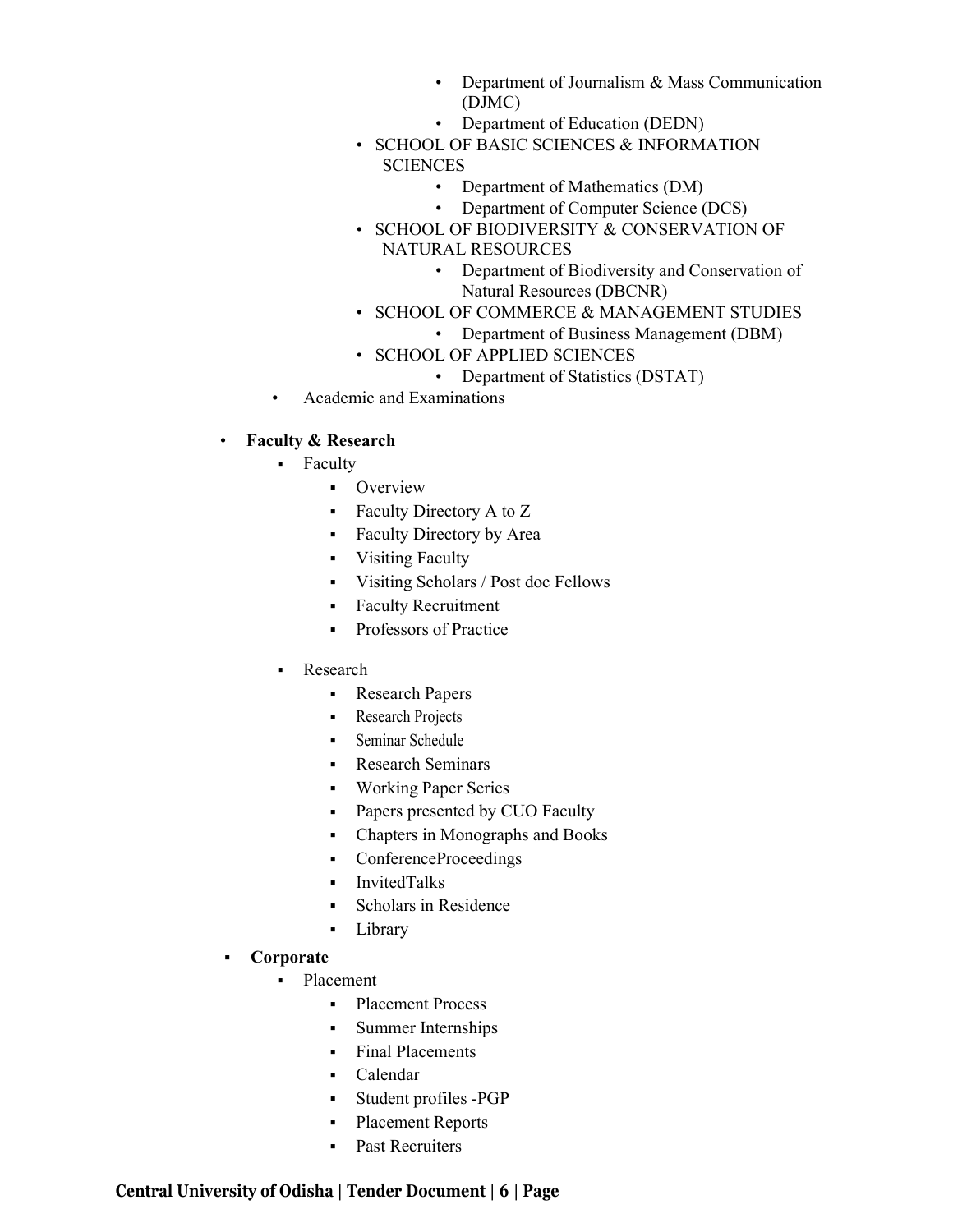- The Placement Team
- **Industry Interaction** 
	- **•** Overview
	- **TalkSeries**
- Entrepreneurship
	- Know Us
		- Vision and Mission
		- **-** Team
	- Focus
	- **Entrepreneurship Education & Awareness**
	- Capacity Building & Skill Development
	- Outreach
	- **Envision**
	- **Events** 
		- Recent
		- Forthcoming
	- Get in Touch
- Life  $\omega$  CUO
	- Clubs and Committees
	- **Facilities**
	- Student Governance
	- Photo Gallery
- Media
	- Publications
	- News
	- **Events**
	- Jobsat CUO
	- Blog
		- Students Education Verification
- Careers
- Contact Us
- Notifications

## At the Bottom of the Home Page

Hindi Version / Right to Information / Publications / Library / NIRF / CUO Webmail / Features / Campus Tour / Internal Complaints Committee / Terms & Conditions / Privacy Policy / Copy right Policy / Hyperlink Policy / Accessibility Statement / Feedback / Disclaimer / About this Site / Terms of Use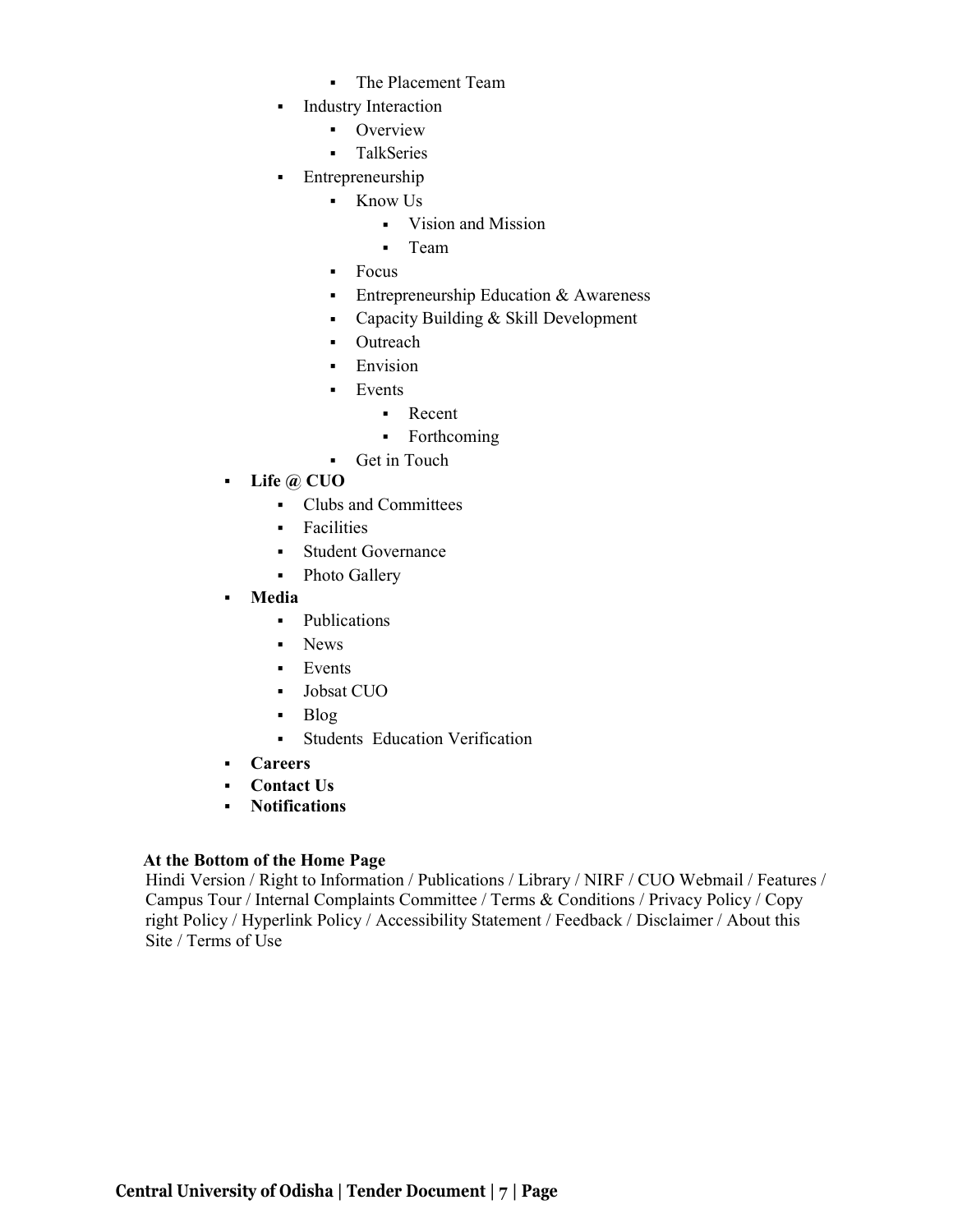#### 6. Time-Frame for the Website Development

| <b>Proposal</b><br><b>Stage</b> | <b>Activity Plan</b>                                                                                        | <b>Duration</b>    | <b>Indicative Timelines</b>  |  |  |  |
|---------------------------------|-------------------------------------------------------------------------------------------------------------|--------------------|------------------------------|--|--|--|
|                                 | <b>Presentation to the Committee: February 03, 2022</b>                                                     |                    |                              |  |  |  |
| Stage 1                         | Vendor Selection and Intimation                                                                             | 1 week             | February 10, 2022            |  |  |  |
| Stage 2                         | Contract Award                                                                                              | 1 week             | February 17, 2022            |  |  |  |
| Stage 3                         | Sample Template Design Submission                                                                           | 2 weeks            | March 03, 2022               |  |  |  |
| Stage 4                         | Website Design, Development,<br>Deployment and hosting (Including<br>bug fixing and continuous integration) | 4 weeks            | March 31, 2022               |  |  |  |
| Stage 5                         | Maintenance and Support                                                                                     | On going for 3 Yrs | Commencing April 01,<br>2022 |  |  |  |

The completion of each stage needs to be approved by the university and the work on the next stage can only begin after the previous stage has been approved. Each stage deliverable needs to be presented before the Website Management committee of CUO for the final approval.

> Signature with Stamp of Bidder Date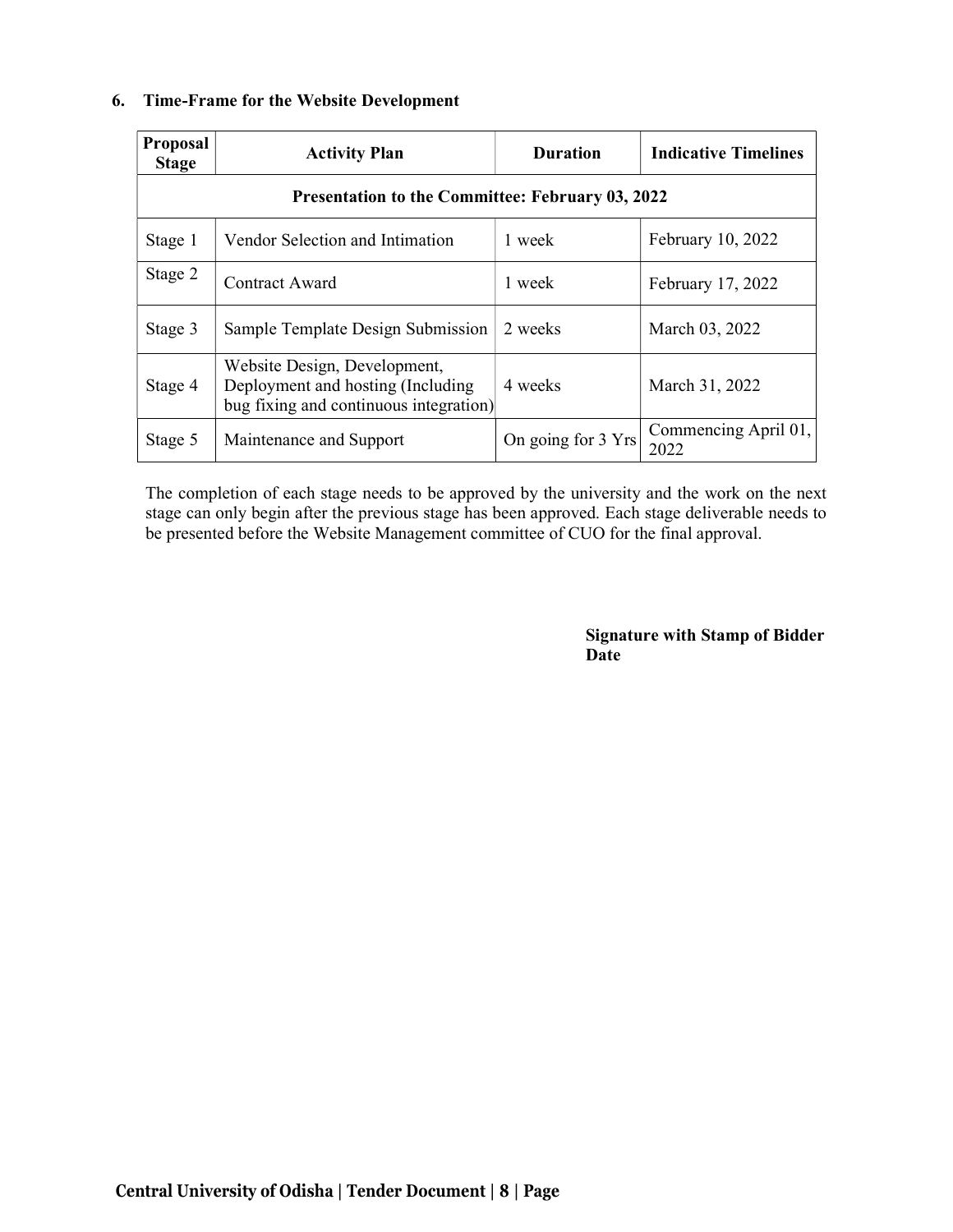# 7. Proposal Requirements

| Sl. No         | <b>Particulars</b>                                                                                                                                                                                                                                                                                                                 | <b>Document</b><br><b>Reference for</b><br>Compliance | Page no in<br>submitted<br>document<br>folder |
|----------------|------------------------------------------------------------------------------------------------------------------------------------------------------------------------------------------------------------------------------------------------------------------------------------------------------------------------------------|-------------------------------------------------------|-----------------------------------------------|
| 1              | Information regarding the Technology to be used for<br>the website design & development strategy, and how<br>the requirements provided in the section: "New<br>website functionality requirement" given in this<br>document is being planned to be fulfilled.<br>Explain in short how individual functionality would be            |                                                       |                                               |
|                | met.                                                                                                                                                                                                                                                                                                                               |                                                       |                                               |
| $\overline{2}$ | <b>Information</b><br>Website<br>about<br>Development<br><b>Experience</b>                                                                                                                                                                                                                                                         |                                                       |                                               |
|                | A) The Bidder must have at least three years in the<br>website design and development.<br>B) The bidder is expected to have completed at least<br>three website development projects during the<br>last three years for reputed educational institution<br>or organization.<br>C) The Bidder will have to give proof of such work. |                                                       |                                               |
| 3              | A self-declaration Certificate regarding fraudulent<br>and corrupt practices should be enclosed<br>Bidders should not have ineligibility due to corrupt and<br>fraudulent practices                                                                                                                                                |                                                       |                                               |
| $\overline{4}$ | <b>Information about Hosting and Cloud Service</b><br>Provide information about webhosting and cloud<br>service provider                                                                                                                                                                                                           |                                                       |                                               |
| 5              | Information about Support and maintenance of<br>website during the warranty period:<br>Information regarding 24x7 Technical staff support<br>should be given to ensure the necessary support to<br>CUO during the warranty Annual Maintenance<br>Contract period(Document should be attached.)                                     |                                                       |                                               |
| 6              | <b>Information regarding Registration:</b><br>Registration No of the bidder firm along with the Local<br>Sales Tax (LST), Goods and Services Tax (GST),<br>Work Contract Tax (WCT) No and the PAN number<br>allotted by the concerned Authorities                                                                                  |                                                       |                                               |
| $\overline{7}$ | <b>Information</b><br>regarding<br><b>Testing</b><br>Quality<br>and<br><b>Certification:</b><br>Certification by the standardization testing and Quality<br>Certification (STQC) should be provided to ensure that<br>proper quality would be maintained.                                                                          |                                                       |                                               |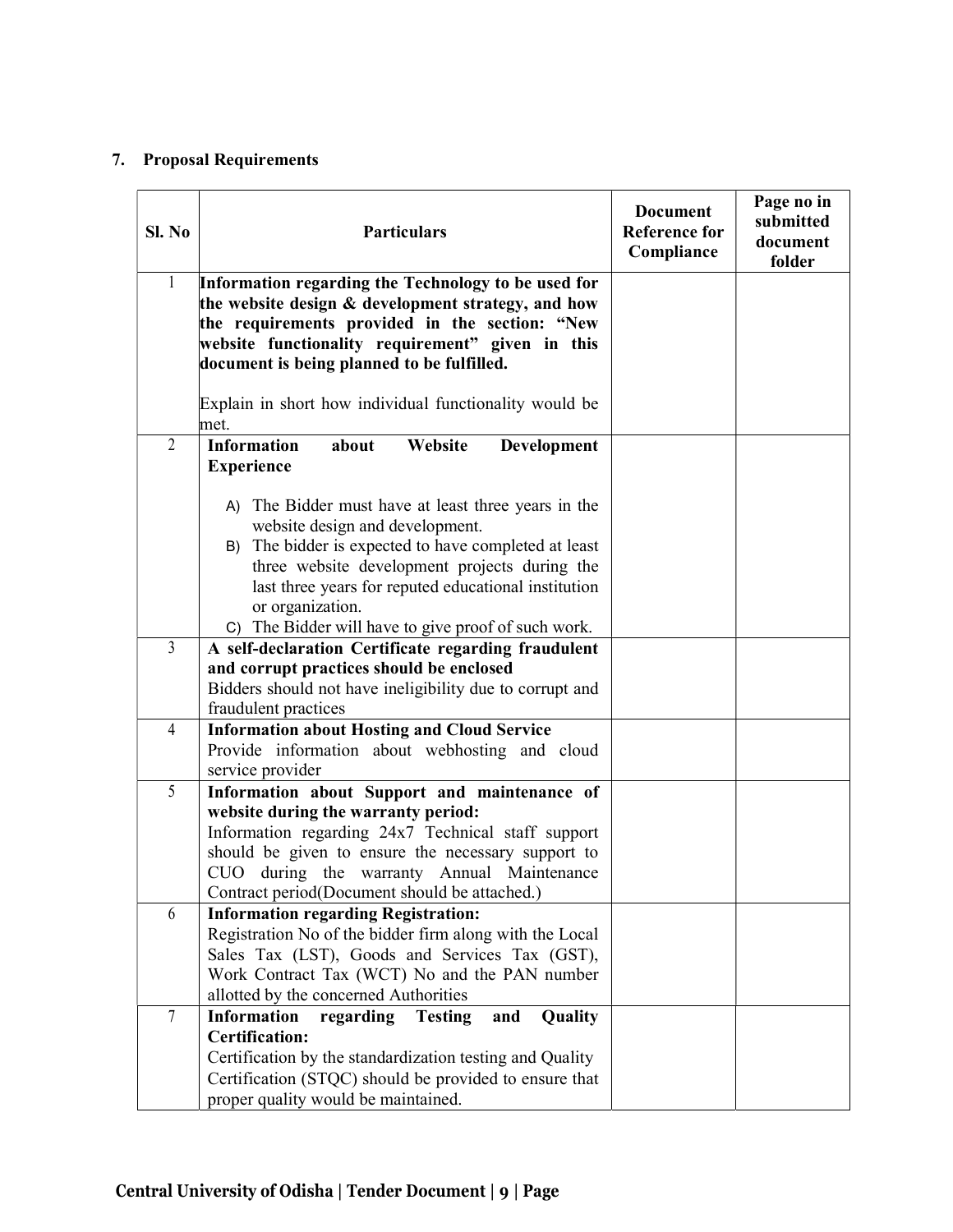| 8  | Hosting Cost with all details The bidder has to mention<br>the hosting details of the server] for a period of 3<br>years:                                                                                                                                                    |  |
|----|------------------------------------------------------------------------------------------------------------------------------------------------------------------------------------------------------------------------------------------------------------------------------|--|
| 8  | Proof of registration with the National Informatics<br><b>Centre Services Inc</b><br>The vendor should be registered in National<br>Informatics Centre Services Inc. (A Government of<br>India Enterprise under NIC, Ministry of Electronics &<br>Information<br>Technology) |  |
| 9  | <b>Information about Annual Maintenance Contract:</b><br>Information about the Annual Maintenance Contract of<br>the website including maintenance, updates, and minor<br>Modifications expansions and installing patches in the<br>application (if required).               |  |
| 10 | Details about your team<br>Provide details (educational qualification, experience,<br>expertise) of your team who will be developing the<br>website                                                                                                                          |  |
| 11 | <b>Terms and Conditions of your work</b><br>Provide details about the terms and conditions of your<br>work                                                                                                                                                                   |  |

Signature with Stamp of Bidder Date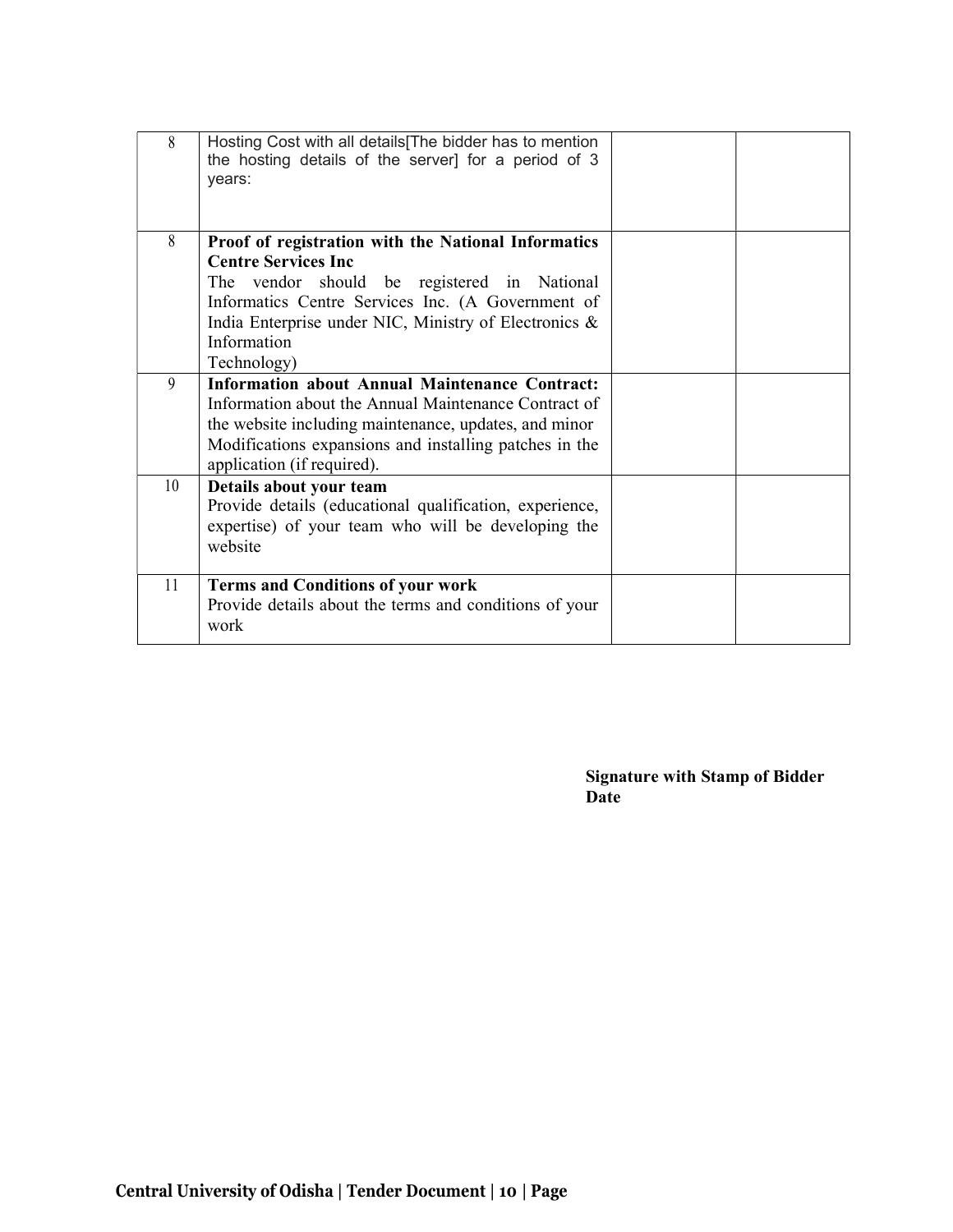## 8. Evaluation of Technical Bid

Only those bidders who cross the threshold level (60%) of the technical evaluation shall be considered for the evaluation. Scoring Parameters used for scoring will be based on relevance and nature of past-experience, approach proposed, experience in domain area, experience and skill of core team and success stories (case studies in particular).

#### 9. Evaluation of the technical bid will be based on the following parameters

| <b>Serial No</b> | <b>Particulars</b>                                                                                                                                                                                                                                                                                                                                                                                                |       |  |
|------------------|-------------------------------------------------------------------------------------------------------------------------------------------------------------------------------------------------------------------------------------------------------------------------------------------------------------------------------------------------------------------------------------------------------------------|-------|--|
|                  | The bidder must display through understanding of the requirements<br>of the project. The bid will be evaluated on the following<br>$\alpha$ components –                                                                                                                                                                                                                                                          | 40%   |  |
|                  | understanding of the Proposed Solution, Information regarding the<br>Technology to be used, website design& development strategy, and<br>how the requirements provided in the section: "New website<br>functionality requirement" given in this document is going to be<br>satisfied                                                                                                                              |       |  |
| $\overline{2}$   | Average annual turnover during last 3 financial years<br>Above 40 Lakhs - 10 Marks<br>Above 20 Lakhs to 40 Lakhs - 8 Marks<br>Above 10 Lakhs to 20 Lakhs - 6 Marks<br>Below 10 Lakhs - 04 Marks                                                                                                                                                                                                                   | 10%   |  |
| $\overline{3}$   | Experience<br>Above $5$ years $-15$ Marks<br>Above 4 years to $5$ years $-12$ Marks<br>Above 3 years to $4$ years $-9$ Marks                                                                                                                                                                                                                                                                                      | 15%   |  |
| $\overline{4}$   | Certification (CMMI Level 3 and above) for Software Design $-5$<br>Marks<br>Certification (CMMI Level less than 3) for Software Design $-2$<br><b>Marks</b>                                                                                                                                                                                                                                                       | $5\%$ |  |
| 5                | Should have successfully executed at least 3 websites (in the last<br>5years) developments, implementation and maintenance projects<br>excluding hardware (Copy of PO & Proven Experience shall be<br>considered as proof of completion of the project)<br>• 3 projects with 10 lakhs and above $-5$ Marks<br>• 5 projects with 20 lakhs and above $-8$ Marks<br>• 7 projects with 35 lakhs and above $-10$ Marks | 10%   |  |
| 6                | Website update and maintenance support $(24x7x365)$ details with<br>number of dedicated man power for this project                                                                                                                                                                                                                                                                                                | $5\%$ |  |
| $\overline{7}$   | Demonstration of prior work and success stories for reputed<br>clientele                                                                                                                                                                                                                                                                                                                                          | 15%   |  |
|                  | Total                                                                                                                                                                                                                                                                                                                                                                                                             | 100%  |  |

#### Signature with Stamp of Bidder

Date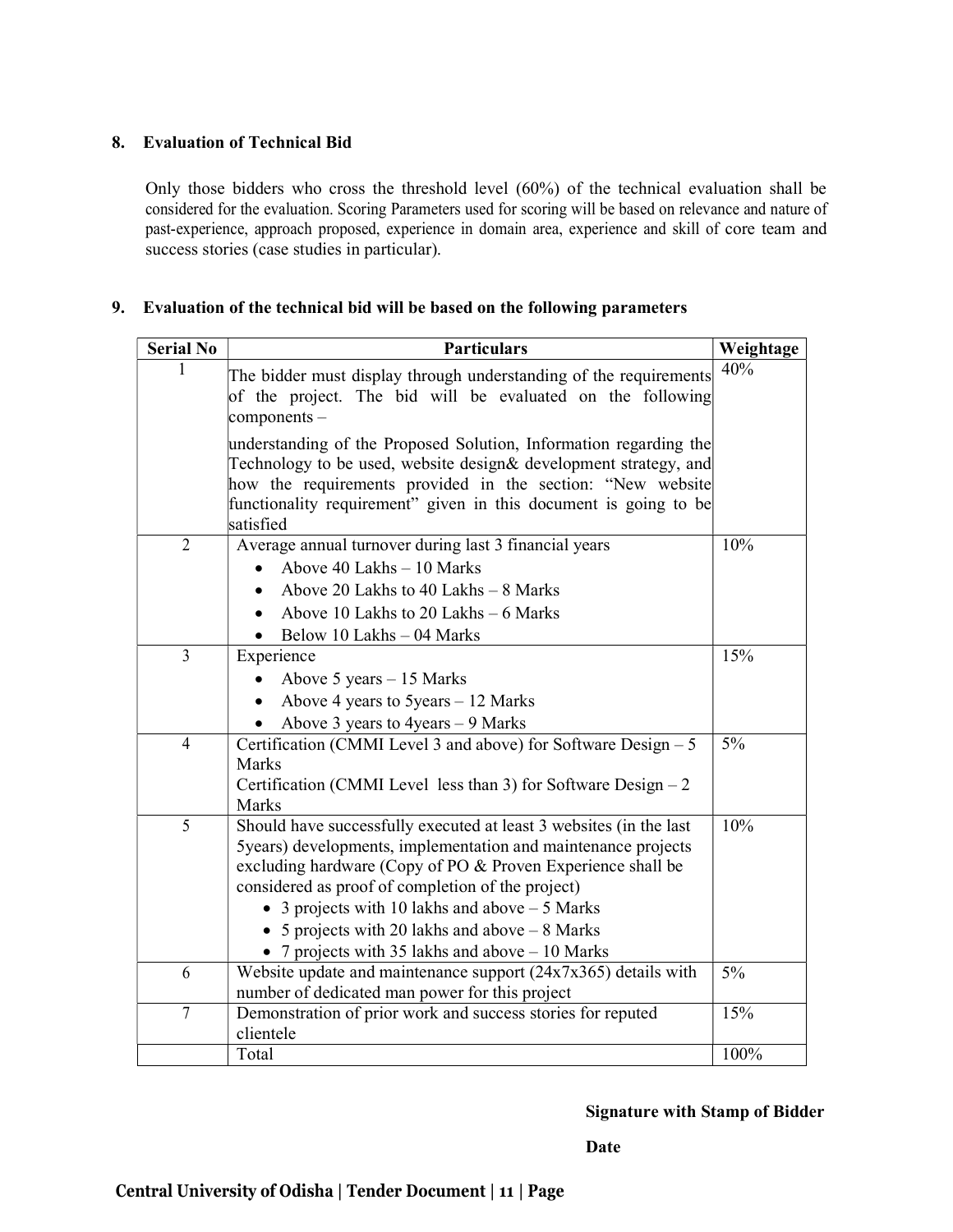#### 10. Financial Bid Format

| <b>Serial</b><br>N <sub>0</sub> | <b>Item Description</b>                        | <b>Amount</b> | <b>GST</b> | <b>Total</b> |
|---------------------------------|------------------------------------------------|---------------|------------|--------------|
|                                 | Design and Development as per requirement      |               |            |              |
|                                 | mentioned in the section: "New website         |               |            |              |
|                                 | functionality requirement" given in this       |               |            |              |
|                                 | document                                       |               |            |              |
|                                 | Hosting Cost with SSL                          |               |            |              |
|                                 | Annual Maintenance Charges (End to end         |               |            |              |
|                                 | support with all new requirements of pages and |               |            |              |
|                                 | Support cost for three years)                  |               |            |              |
|                                 | Total                                          |               |            |              |

| Company Name:       |  |
|---------------------|--|
| Name & Designation: |  |
| Date & Place:       |  |
| GSTN:               |  |
| (Company Seal)      |  |
|                     |  |
|                     |  |
|                     |  |
|                     |  |

#### Signature with Stamp of Bidder Date

Note:

- i) In the financial bid format, the rate shall be quoted in Indian Rupees in figures and words In case of discrepancy between the rate quoted in figures and words, the rate quoted in words will be taken as final and shall be binding on the agency
- ii) The bidder should quote for the entire tender as a package and the comparative statement will be made as per package only.
- iii) The bidder should quote for the entire tender as per the given tender specification. Bidder who does not quote for all the specification, as per the given tender specification, is subject to disqualification.
- iv) Sealed hardcopy of Technical Bid and Financial Bid must have at the top super scribed "TENDER FOR WEBSITE DESIGN & DEVELOPMENT, NIT No………… Date……….." and it should be reached on or before the due date of the tender to the following address to:

Registrar, Central University of Odisha P.O. – NAD Sunabeda Dist. – Koraput – 763004 (Odisha)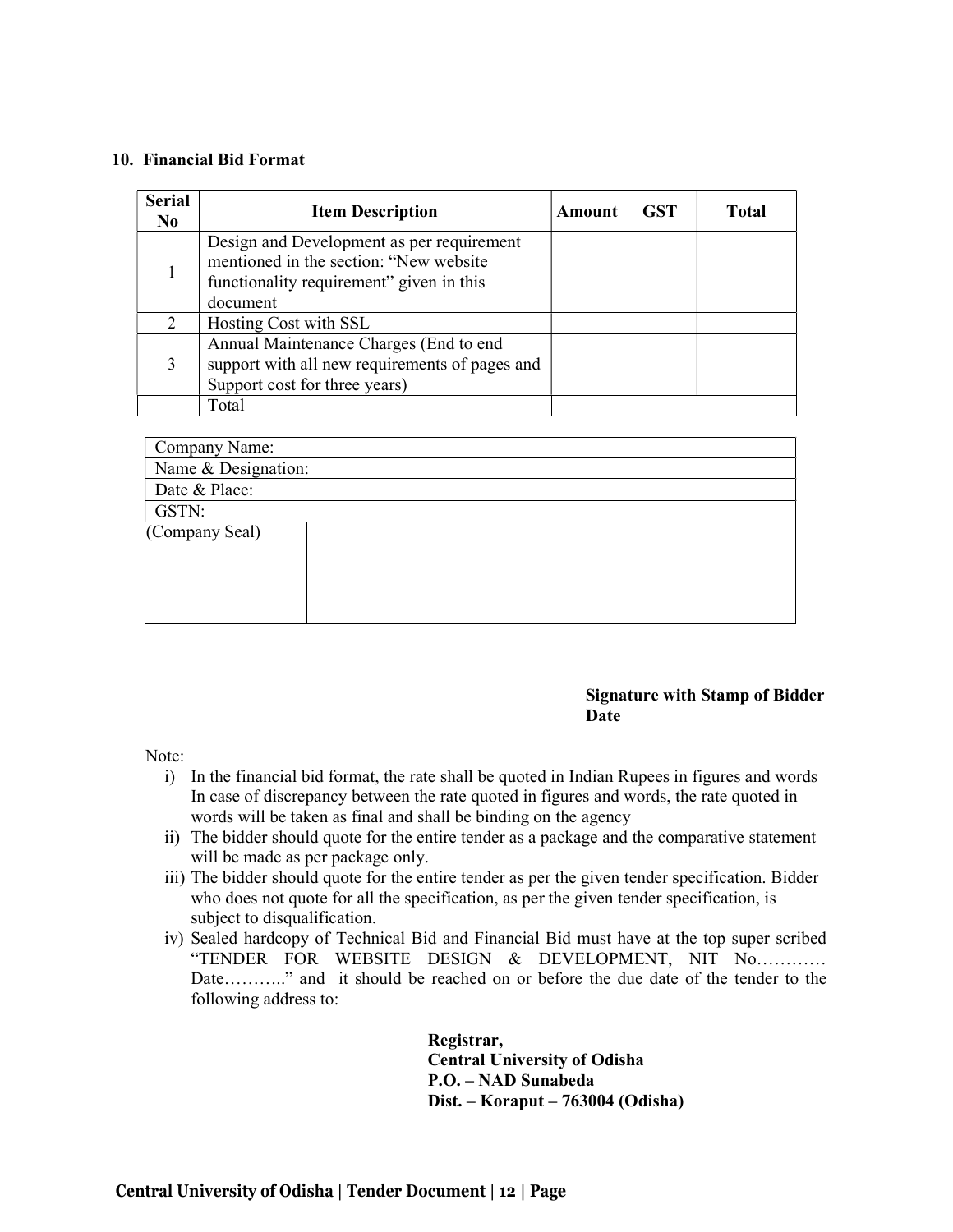#### 11. Evaluation of Bid

Financial proposals of only those companies who are technically qualified shall be opened on the date & time specified in the presence of the Bidders' representatives who choose to attend. CUO will use Cost Evaluation under Combined Quality Cum Cost Based System (CQCCBS), the technical part will be allotted weightage of 60% of the total while the financial part will be allotted weightages of 40%. Total score, both technical and financial, shall be obtained by weighing the quality and costs cores and adding them up using the formula given below

Total Score = 
$$
\frac{\text{Technical Bid Score}}{\text{Score of Best Technical Bid}} \times 60 + \frac{\text{Price of lowest Financial Bid}}{\text{Price of Financial Bid}} \times 40
$$

Example calculation of this scoring is given below

| <b>Bidder</b> | Bid (out of 100) | Score of Technical   Price of Financial Bid<br>(normalized to 100) | <b>Overall</b><br><b>Score</b> | Overall<br>Rank |
|---------------|------------------|--------------------------------------------------------------------|--------------------------------|-----------------|
| Company A     |                  |                                                                    | 95.55                          |                 |
| Company B     |                  |                                                                    | 91.33                          |                 |
| Company C     |                  |                                                                    | 77.89                          |                 |
| Company D     |                  | 80                                                                 | 87 37                          |                 |

## 12. Terms and Conditions

#### Pricing:

- a)The prices are to be quoted as per the tender document and also to mention the amount as total package with Taxes.
- b)All duties, taxes and other levies payable by the vendor shall be included in the total price.
- c)Vendor should quote only for the specified requirements in the tender. No change in the design/development or deviation from the tender documents will be permitted.
- d)Website Design & Development should be completed within 30 days of awarding the order.
- e)The Supplier should ensure smooth hosting of the Servers at Central University of Odisha website (http://www.cuo.ac.in).
- f) The supplier has to deploy qualified man power for the installation and commissioning of the web hosting.

Payment Terms: 100% payment will be released, only after successful installation and commissioning of the Website.

## Design & Development:

- a) The final payments will be made based on the completion certificate and total works done.
- b) Website AMC payment will be released on the completion of each quarter.

## Procurement Rights:

- a) CUO reserves the right to conclude the purchase with entire or partial bill website design  $\&$ development as mentioned in the price schedule.
- b) CUO reserves the right to host the website on its own.

Late Bids: Bids received after the due date and the specified time for any reason what so ever, shall not be entertained.

Disqualification: Proposal not submitted in accordance with the document.

1. During Validity of the proposal, or its extended period, it's any; the bidder increases his quoted prices.

## Central University of Odisha | Tender Document | 13 | Page